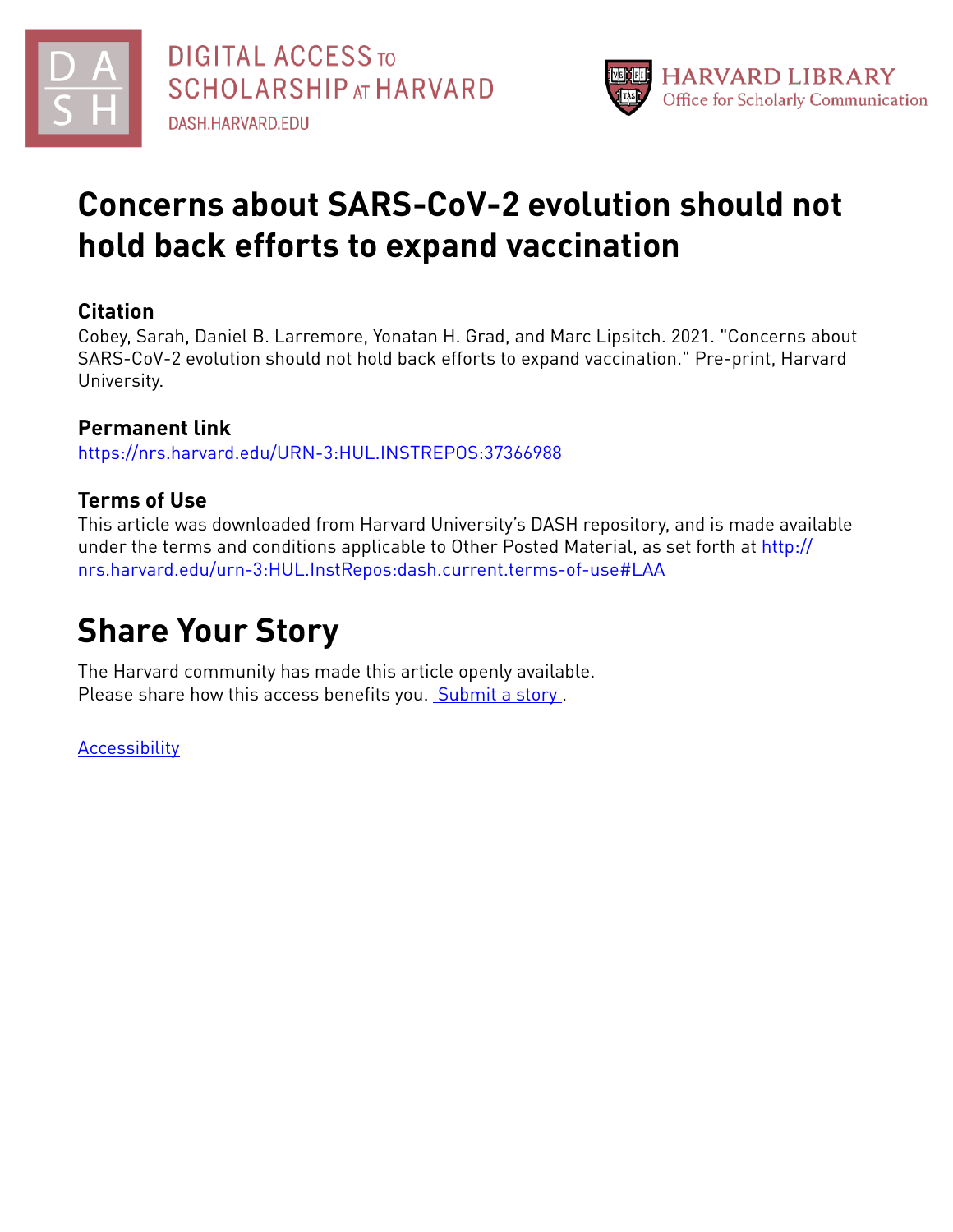# Concerns about SARS-CoV-2 evolution should not hold back efforts to expand vaccination

Sarah Cobey<sup>1\*</sup>, Daniel B. Larremore<sup>2,3</sup>, Yonatan H. Grad<sup>4</sup>, and Marc Lipsitch<sup>4,5</sup>

<sup>1</sup> Department of Ecology and Evolution, University of Chicago, Chicago, IL, USA

<sup>2</sup> Department of Computer Science, University of Colorado Boulder, Boulder, CO, USA

3BioFrontiers Institute, University of Colorado Boulder, Boulder, CO, USA

- 4Department of Immunology and Infectious Diseases, Harvard T.H. Chan School of Public Health, Boston, MA, USA
- <sup>5</sup>Center for Communicable Disease Dynamics, Department of Epidemiology, Harvard T.H. Chan School of Public Health, Boston, MA, USA

\*Correspondence: cobey@uchicago.edu

#### Abstract

When vaccines are in limited supply, expanding the number of people who receive some vaccine can reduce disease and mortality compared to concentrating vaccines in a subset of the population. A corollary of such dose-sparing strategies is that vaccinated individuals may have less protective immunity. Concerns have been raised that expanding the fraction of the population with partial immunity to SARS-CoV-2 could increase selection for vaccine escape variants, ultimately undermining vaccine effectiveness. We argue that although this is possible, preliminary evidence instead suggests such strategies should slow the rate of vaccine or immune escape. As long as vaccination provides some protection against escape variants, the corresponding reduction in prevalence and incidence should reduce the rate at which new variants are generated and the speed of adaptation. Because there is little evidence for efficient immune selection of SARS-CoV-2 during typical infections, these population-level effects are likely to dominate vaccine-induced evolution.

#### Introduction

In an effort to reduce the number of COVID-19 cases, hospitalizations, and deaths as fast as possible, the UK has adopted a policy that prioritizes administering first doses of SARS-CoV-2 vaccines widely over giving second doses to those who have received one, and some in the US have discussed similar policies, including vaccination of twice the number of individuals with two half doses. These strategies are collectively known as "dose-sparing" strategies, intended to maximize the proportion of the population reached quickly with some vaccine. While much of the discussion of these strategies has been in high-income countries, it is an even more pressing question globally, where there remains an extreme vaccine shortage. Fewer than two billion doses are projected to be available by the end of 2021 through COVAX, which would cover about a quarter of the 6.4 billion residents of the countries targeted by COVAX, assuming two doses are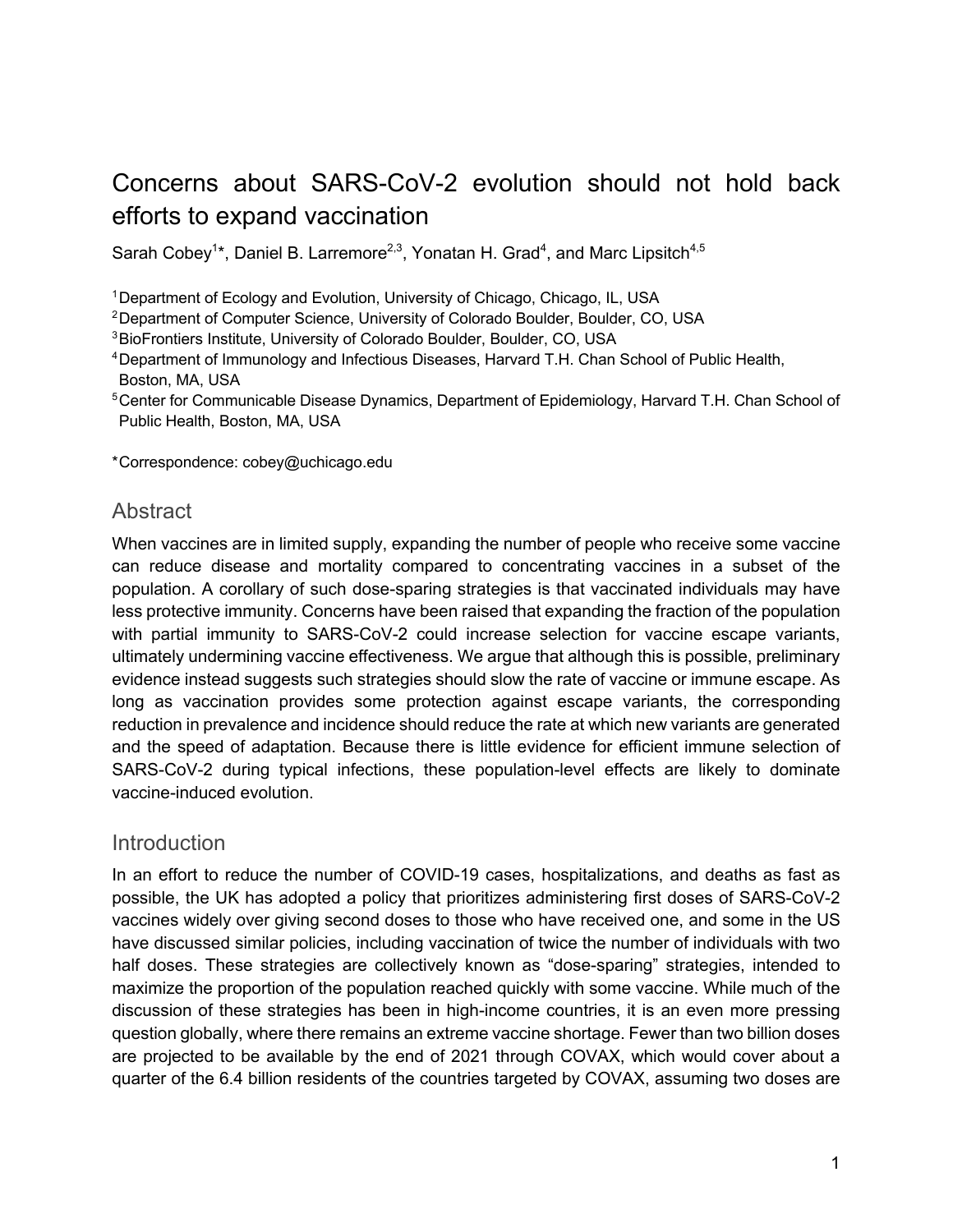needed (COVAX 2021). There has been controversy about the scientific basis for dose-sparing strategies and whether they will result in better outcomes for the pandemic.

Opponents of dose-sparing strategies have raised concerns about the feasibility and legal status of dose-sparing efforts, noting that providing first doses without a short-term guarantee of a second dose could lead some individuals not to come back for a second dose, or to shortages if later vaccine supplies are delayed. Multiple modeling studies have suggested that dose-sparing strategies would reduce the burden of disease from COVID-19 (Tuite et al. 2021; Barnabas and Wald 2021; Paltiel, Zheng, and Schwartz 2021). To a first approximation, as previously observed in model-based considerations of dose sparing for other infections (Riley, Wu, and Leung 2007; J. T. Wu et al. 2016), if individuals given half as much vaccine (one versus two doses, or half the quantity of antigen per dose) get at least half the protection from clinical infection of those given a full regimen, then spreading the vaccine among more individuals will produce greater reductions in the number of clinical infections. These reductions will be even greater if the dose-sparing regimen is at least half as good as the full regimen in reducing transmission. The above-cited references make a similar point, with additional nuance specific to the present situation.

While the legal, logistical, and direct epidemiological impacts of dose-sparing strategies have received robust discussion and in the above-cited cases quantitative analysis, there has been another objection that is more speculative but, if correct, perhaps more important: that dose sparing will cause a more rapid emergence and spread of vaccine-resistant genetic variants (Bieniasz 2021; New and Emerging Respiratory Virus Threats Advisory Group (NERVTAG) 2021). Reports of lower vaccine efficacy against the B.1.351 variant in South Africa (Madhi et al. 2021) add urgency to this concern. In our view, there is an argument at least as strong to suggest that dose sparing could reduce the spread of vaccine-escape variants, rather than increase it. To be clear, we consider this to be a speculative issue on which no conclusive prediction can be made. Nevertheless, given the importance of making decisions about dose sparing with imperfect information, here we discuss how evolutionary considerations argue for, rather than militate against, dose-sparing strategies.

# Dose sparing will likely reduce disease burden, infection prevalence, and incidence

Authorized mRNA vaccines against COVID-19 likely meet the criterion that a single dose gives at least half the protection of two doses. Direct evidence of the durability of protective immune responses months after a single dose is not yet available, but the data that do exist on the immune response after a single dose of mRNA vaccine are promising. The Phase 3 trials of the Moderna and Pfizer-BioNTech vaccines demonstrated high vaccine efficacy in the brief period starting approximately two weeks after the first dose to just before the administration of the second (Polack et al. 2020; Baden et al. 2020). Estimates of primary dose efficacy exclude the two weeks immediately after the first vaccination, as it takes approximately this long to develop a de novo antibody response to a new antigen. Moderna estimated the efficacy of the vaccine in this window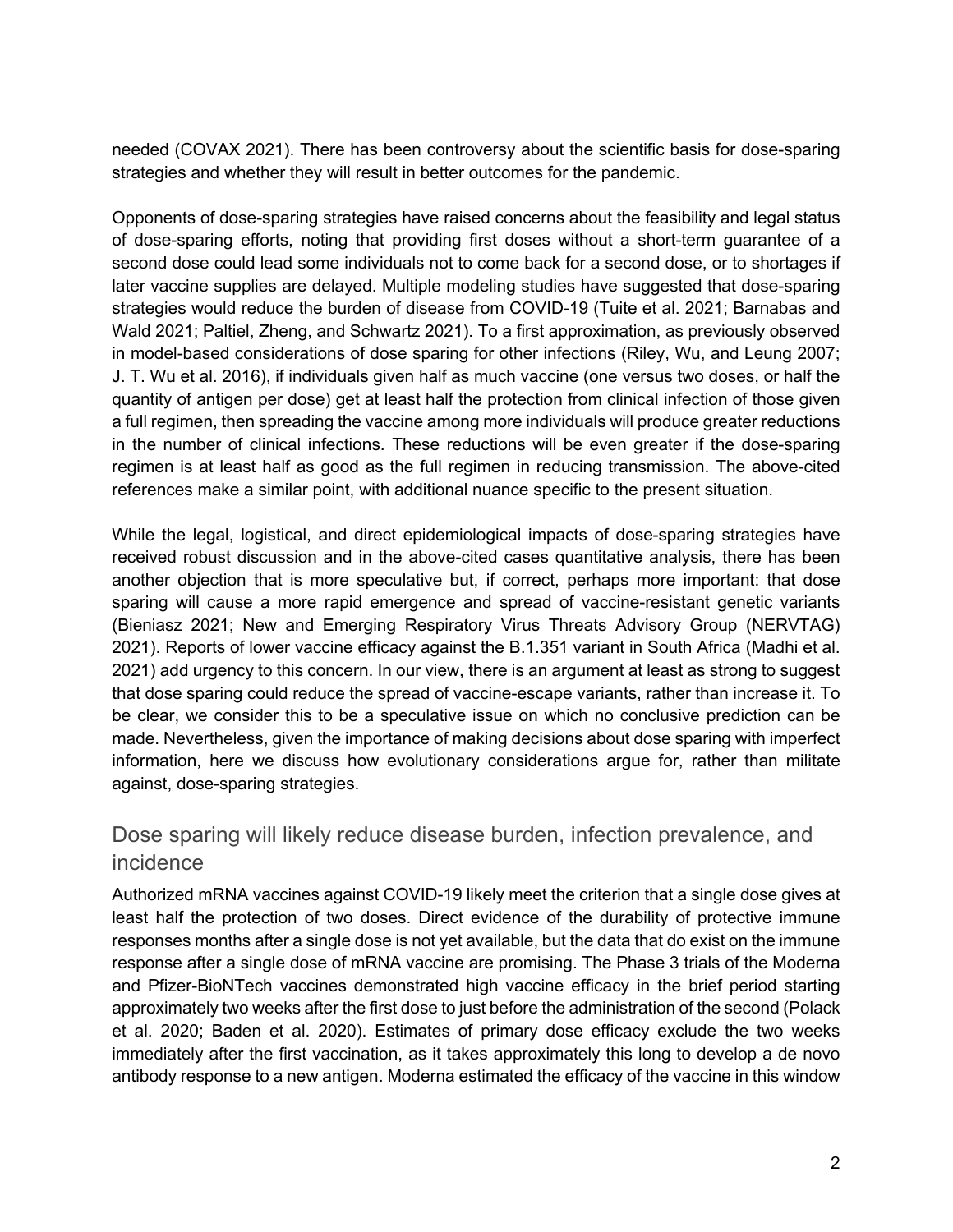starting two weeks after the first dose to be 92.1% (68.8%, 99.1%) (ModernaTX, Inc. 2020), and the analogous estimate for the Pfizer-BioNTech vaccine is 92.6% (69.0%, 98.3%) (Danuta M. Skowronski and De Serres 2021). An observational study of early vaccination rollout in Israel estimates that one dose of the Pfizer-BioNTech vaccine reduces symptomatic infections and all documented infections, respectively, by 57% (50%, 63%) and 46% (40%,51%) (Dagan et al. 2021).

A reduction in disease in vaccine recipients is the first potential benefit of dose sparing. COVID-19 vaccines can attenuate disease severity when they do not stop infection (Voysey, Clemens, Madhi, Weckx, Folegatti, Oxford COVID Vaccine Trial Group, et al. 2021; Baden et al. 2020; Polack et al. 2020), a pattern sometimes observed in seasonal influenza vaccines (Tenforde et al. 2020; Thompson et al. 2018; C. S. Arriola et al. 2015; C. Arriola et al. 2017). As long as a single dose retains most of the effectiveness against disease of two doses, higher coverage via dose sparing should protect more people against clinical infection, hospitalization, and death (Tuite et al. 2021; Barnabas and Wald 2021; Paltiel, Zheng, and Schwartz 2021).

Another potential advantage of dose sparing is indirect protection of others, if the vaccine decreases transmission. Reduced rates of transmission would lower incidence and prevalence. Notably, the endpoint in most trials is symptomatic, PCR-confirmed COVID-19, and only limited data are available on the effects of vaccines on infection and viral replication. Early reports from the rollout of the Pfizer vaccine in Israel show lower nasopharyngeal viral loads in vaccine recipients (Levine-Tiefenbrun et al. 2021). Reductions in nasopharyngeal viral load are also observed in patients given systemically administered monoclonal antibodies (Chen et al. 2021) and antibody cocktails (Weinreich et al. 2021). Among those in the Moderna randomized controlled trial who were swabbed before their second vaccine dose, the first dose reduced nasopharyngeal PCR positivity by 61.5% (Baden et al. 2020), and it is reasonable to think that the reduction in infectiousness may be even greater given that vaccination might cause lower viral loads among the positives. This is by definition more than half of the maximum reduction one could hope to see (100%). If this (or a greater) level of protection is sustained for many weeks after a first dose, then dose sparing would certainly reduce the prevalence of infection more than vaccination with a two-dose regimen.

It is possible that protection against symptomatic or all infection could wane substantially in the weeks after the first dose. Although antibody responses typically fall from their peak several weeks after infection and vaccination, a study in animals suggests no reason to doubt the longevity of memory induced after a single dose of mRNA vaccine (Pardi et al. 2018). It is also possible, hypothetically, that the booster effect of a second dose of vaccine could be lower if given more than 3-4 weeks after the first dose. Again, there are few data from mRNA vaccines, but data from the chimpanzee adenovirus-vectored vaccine (AstraZeneca) indicates that, to the contrary, a longer dosing interval is associated with greater efficacy and better post-dose-2 antibody titers (Voysey, Clemens, Madhi, Weckx, Folegatti, Aley, et al. 2021).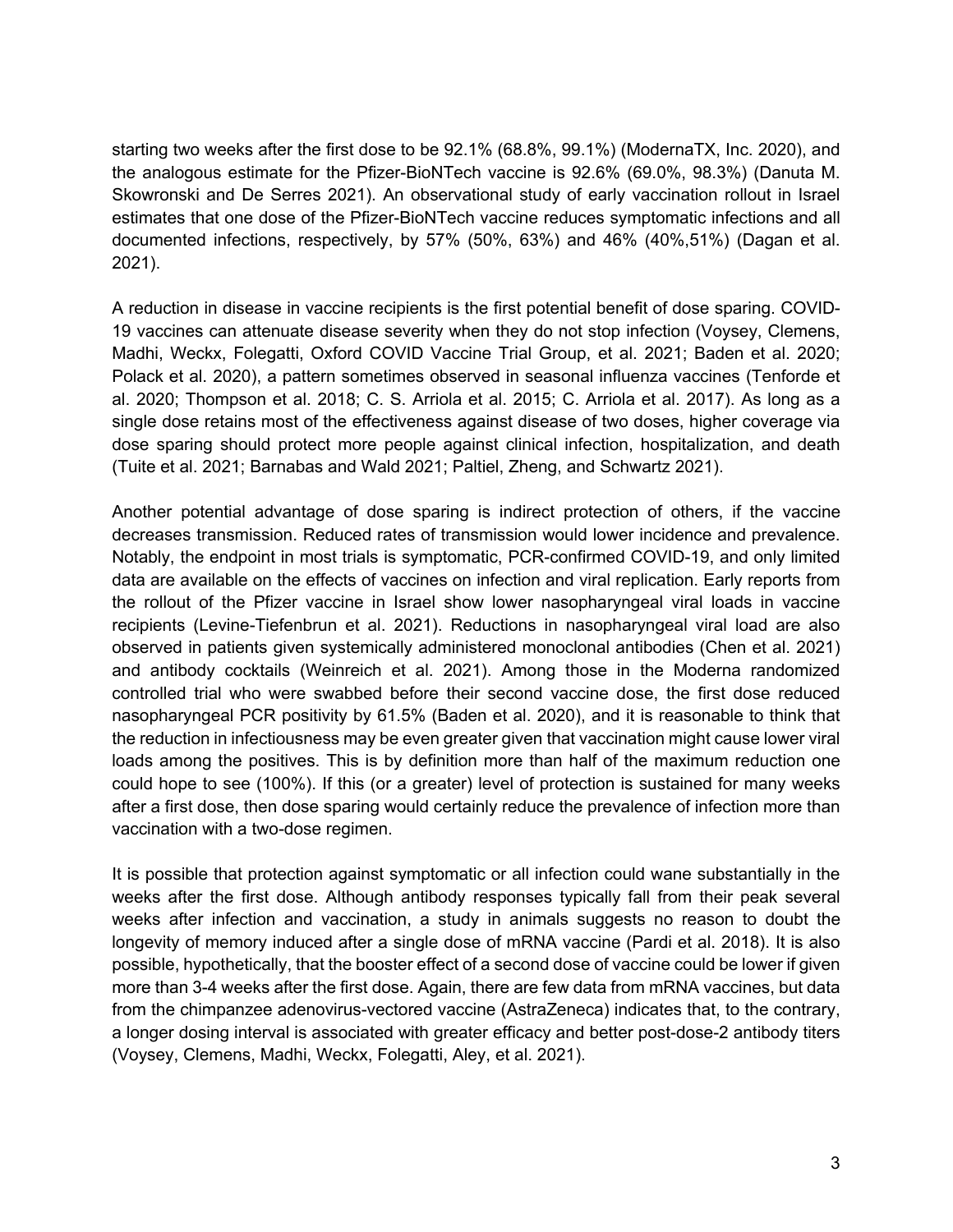One might ask if these reductions in disease and transmission from a dose-sparing strategy would persist in the face of variants that are less affected by the natural and/or vaccine-induced immune response. We argue that they should, because the evolution of complete escape from vaccineinduced immunity is exceedingly unlikely (Kennedy and Read 2017). Thus, vaccines that reduce disease against the original (wild-type) virus are still likely to reduce disease somewhat against the escape variant. Similar effects would hold for transmission: escape variants would transmit better than the wild-type virus in a vaccinated population, but they would not transmit as readily in a vaccinated population as the wild-type virus would in an unvaccinated population (Figure 1A, B). Vaccine-induced immunity includes an antibody response, which targets multiple conformational epitopes on the spike protein, and a T cell response, which targets a different set of linear epitopes. Mutations that attenuate the binding of some antibodies or T cell receptors will reduce but not eliminate individuals' protective immunity (Greaney et al. 2021; Wang et al. 2021; Liu et al. 2020). Consequently, it is extremely unlikely that the epidemic dynamics of a vaccine escape variant would be identical to the dynamics of original variants. Instead, the vaccine escape variants in vaccinated populations are likely to be transmitted more slowly than their ancestors were in unvaccinated populations, resulting in lower prevalence and incidence.

Taken together, these considerations argue that the protection against disease should be greater, and the reduction in prevalence of infection greater, in a dose-sparing approach where more individuals receive one dose than in a comparator scenario where half as many individuals receive two doses.



**Figure 1. Potential vaccine-induced evolution.** (A) Vaccination increases the transmission advantage of an escape variant compared to wild type. Here, vaccine escape is complete, allowing the variant to replace the wild type in vaccinated hosts. (B) If residual immune protection from vaccination slows the transmission of the variant, the variant cannot spread as readily in the vaccinated population, reducing prevalence and incidence. (C) Within hosts, "intermediate" immune pressure could in theory maximize the rate of adaptation. After two doses of vaccine, strong immune responses will likely inhibit viral replication and the emergence of escape mutations. Some have proposed that with just one dose, the rate of within-host adaptation could be high (triangle at top of the curve). We suggest that selection during COVID-19 infections is inefficient (triangle to lower right of curve).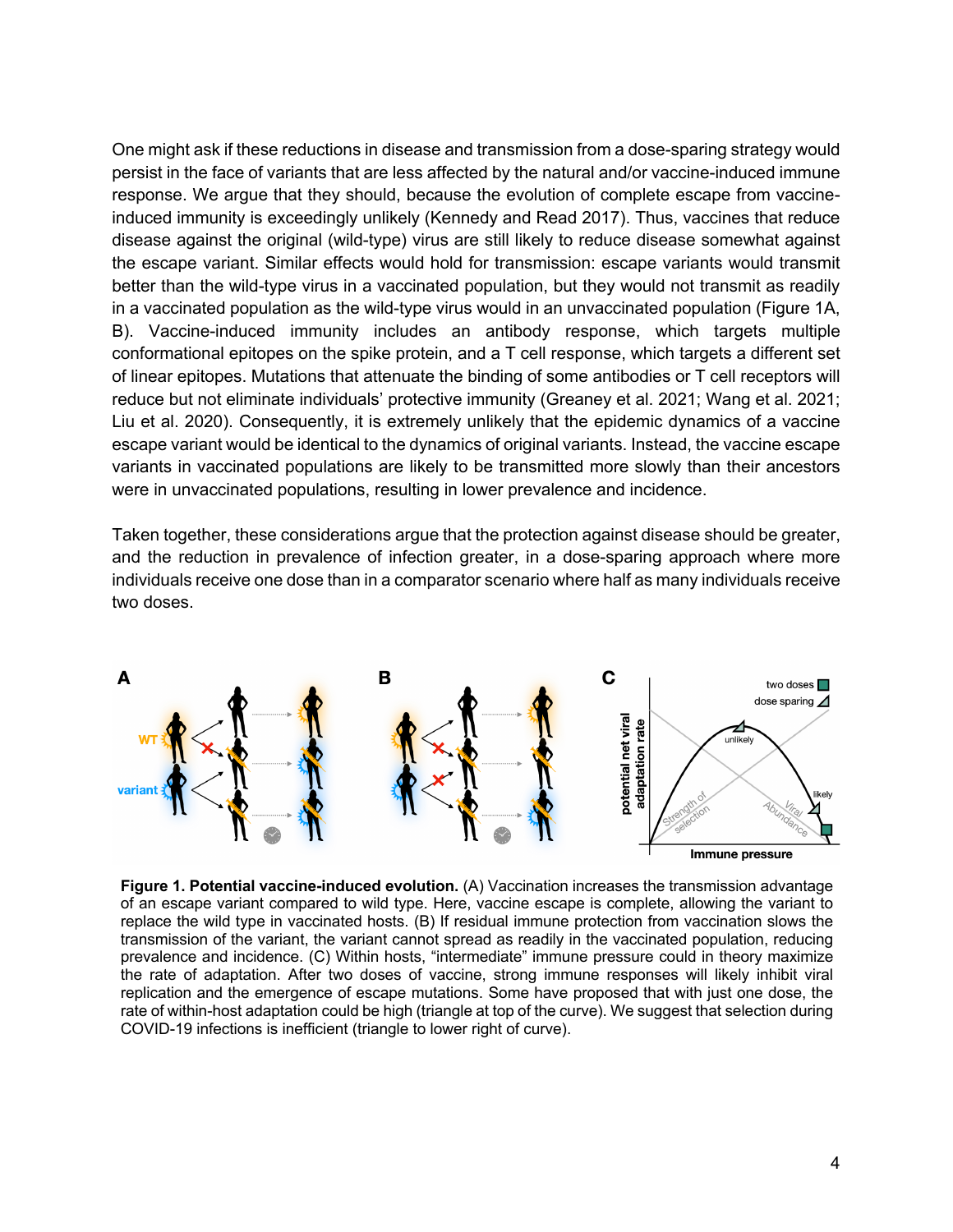# Evolutionary considerations

Evolution by natural selection proceeds most quickly when it has more raw material, meaning more genetic variation to work with (Fisher 1999), and when it is stronger, meaning in this case that the immune responses promoting the growth or transmission of mutants resistant to these responses are stronger. Immunity can select for vaccine escape variants of a transmissible pathogen in two ways, during infection and during transmission. Both scales of selection determine the abundance of the pathogen in the population. Thus, evolutionary arguments about vaccination must consider both the propensity of immune-escape variants to spread between hosts and the rate at which these variants are generated.

#### Reduced prevalence and transmission reduce opportunities for emergence of resistance

The arguments above suggest that, thanks to at least some effect on transmission from one dose, widespread use of a single dose of mRNA vaccines will likely reduce infection prevalence compared to using the same number of doses to vaccinate half as many people, twice, at the recommended interval.

The reduced transmission and lower prevalence have several effects that individually and together tend to reduce the probability that variants with a fitness advantage such as immune escape will arise and spread (Wen, Malani, and Cobey 2020). The first is that with fewer infected hosts, there are fewer opportunities for new mutations to arise—reducing available genetic variation on which selection can act. Although substitutions that reduce antibody binding were documented before vaccine rollout and are thus relatively common, adaptive evolution is facilitated by the appearance of mutations and other rearrangements that increase the fitness benefit of other mutations (Gong, Suchard, and Bloom 2013; N. C. Wu et al. 2013; Starr and Thornton 2016). The global population size of SARS-CoV-2 is enormous, but the space of possible mutations is larger, and lowering prevalence helps constrain this exploration. Other benefits arise when a small fraction of hosts drives most transmission and the effective reproductive number is low. Selection operates less effectively under these conditions: beneficial mutations will more often be lost by chance, and variants with beneficial mutations are less certain to rise to high frequencies in the population (Desai, Fisher, and Murray 2007; Patwa and Wahl 2008; Otto and Whitlock 1997; Desai and Fisher 2007; Kimura 1957). More research is clearly needed to understand the precise impact of vaccination on SARS-CoV-2 evolution, but multiple lines of evidence suggest that vaccination strategies that reduce prevalence would reduce rather than accelerate the rate of adaptation, including antigenic evolution, and thus incidence over the long term.

In evaluating the potential impact of expanded coverage from dose sparing on the transmission of escape variants, it is necessary to compare the alternative scenario, where fewer individuals are vaccinated (but a larger proportion receive two doses) and more people recover from natural infection. Immunity developing during the course of natural infection, and the immune response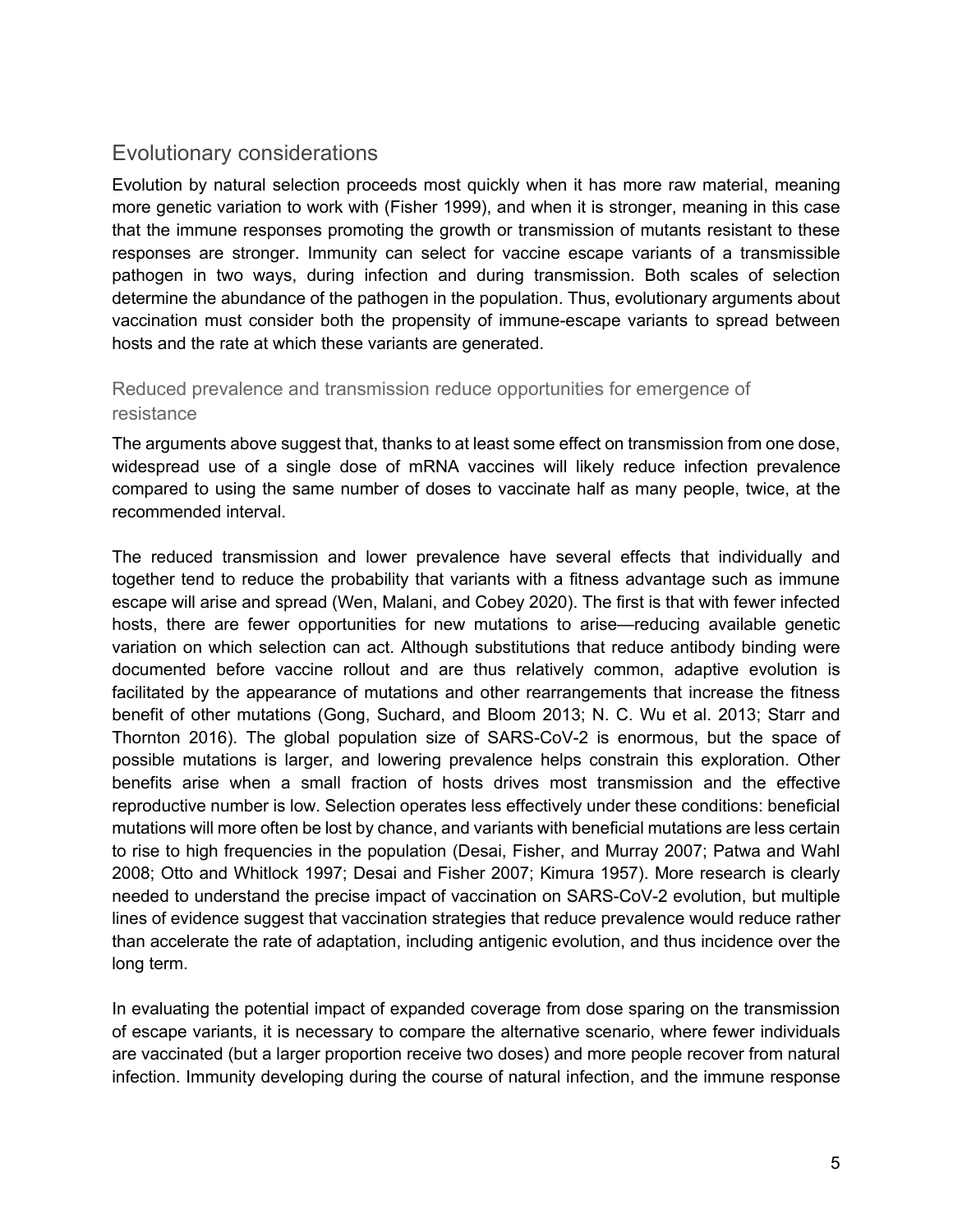that inhibits repeat infection, also impose selection pressure. Although natural infection involves immune responses to a broader set of antibody and T cell targets compared to vaccination, antibodies to the spike protein are likely a major component of protection after either kind of exposure (Addetia et al. 2020; Zost et al. 2020; Steffen et al. 2020), and genetic variants that escape polyclonal sera after natural infection have already been identified (Weisblum et al. 2020; Andreano et al. 2020). Studies comparing the effectiveness of past infection and vaccination on protection and transmission are ongoing. If protective immunity, and specifically protection against transmission, from natural infection is weaker than that from one dose of vaccination, the rate of spread of escape variants in individuals with infection-induced immunity could be higher than in those with vaccine-induced immunity. In this case, an additional advantage of increasing coverage through dose sparing might be a reduction in the selective pressure from infectioninduced immunity.

#### Within hosts, dose sparing is unlikely to promote immune escape

As has long been noted (Grenfell et al. 2004), immune responses reduce viral growth, which reduces genetic variation, creating a "Goldilocks" situation for adaptation: too little immune response means not much selective pressure to escape immunity, and too much immune response shuts down viral replication before escape variants can be generated. In theory, at intermediate levels of immunity, there is enough viral replication to generate escape variants and enough selection pressure to amplify those variants so that they grow to high frequency and may be transmitted to others (Figure 1C).

In the simplest terms, the concern that dose-sparing strategies will enhance the spread of immune escape mutants postulates that individuals with a single dose of vaccine are those with the intermediate, "just right" level of immunity, more likely to evolve escape variants than those with zero or two doses (Bieniasz 2021; Saad-Roy et al. 2021). Hypothetically this intermediate level of immunity could arise weeks to months after vaccination, after initial immune responses have waned, and would have been avoided had the second dose been received earlier. Similarly, for the half-dose strategy, the postulate is that an individual with two half-doses has immunity closer to "just right" levels than an individual with no doses or two full doses.

There is no particular reason to believe this is the case. Strong immune responses arising from past infection or vaccination will clearly inhibit viral replication, preventing infection and thus within-host adaptation. But it is unclear if weaker immune responses that do permit viral replication should impose much selective pressure. Unlike in chronic infections such as HIV, relatively few generations of replication and thus selection occur in hosts experiencing acute infections such as COVID-19. Most transmission occurs within a day or two of peak viral load, near the onset of symptoms (He et al. 2020; Li et al. 2021). The small founding populations and short time to peak load afford little time for escape variants to appear via mutation and rise to appreciable abundance, especially if viral loads are suppressed from residual immunity from vaccination (Morris et al. 2020; McCrone et al. 2018; Valesano et al. 2021; Martin and Koelle 2021). Past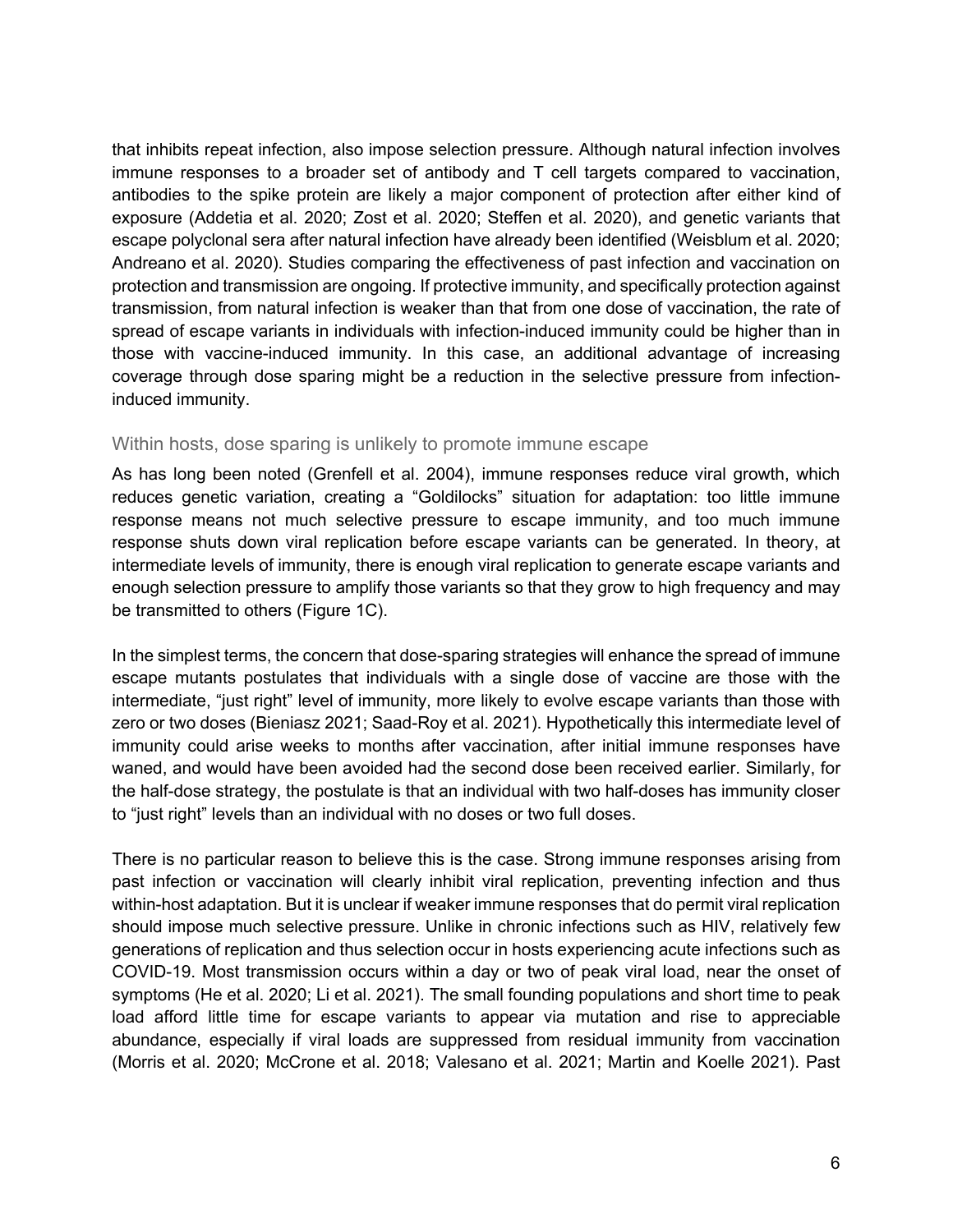work on influenza has found no evidence of selection for escape variants during infection in vaccinated hosts (Debbink et al. 2017). Instead, evidence suggests that it is immunocompromised hosts with prolonged influenza infections and high viral loads whose viral populations show high diversity and potentially adaptation (Xue et al. 2017, 2018), a phenomenon also seen with SARS-CoV-2 (Choi et al. 2020; Kemp et al. 2020; Ko et al. 2021). It seems likely, given its impact on disease, that vaccination could shorten such infections, and there is limited evidence already that vaccination reduces the amount of virus present in those who do become infected postvaccination (Levine-Tiefenbrun et al. 2021).

The implication is that because within-host selection tends to be inefficient, the emergence by mutation and onward transmission of vaccine escape variants is not necessarily more likely in vaccinated hosts compared to unvaccinated ones, including individuals with immunity from natural infection. Instead, the strongest selection for vaccine escape mutants occurs via transmission.

#### **Discussion**

We have argued that dose sparing will not necessarily increase the risk of vaccine escape and might even lower it. Moreover, even under worst-case evolutionary scenarios, residual immunity from dose-sparing strategies should reduce the burden of COVID-19 disease. We propose that this residual immunity would in general not be expected to promote the evolution of escape variants because selection of de novo mutations is inefficient during individual infections, and residual immunity from expanded vaccination should slow transmission of all SARS-CoV-2. This, in turn, will slow the rate of adaptation and possibilities for further escape. This evolutionary logic implies that any measures to reduce the rate of transmission, not only dose sparing, could reduce the rate of vaccine or immune escape and the emergence of more transmissible variants.

Although they are based on the best available evidence, these conclusions are necessarily tentative. They rely on the notable assumptions that partial or delayed dosing can be at least half as effective as full dosing and that vaccines will continue to offer some protection against the transmission of escape variants. There is an urgent need for molecular epidemiological studies and quantitative modeling of SARS-CoV-2 to better understand the dynamics of immunity after infection and vaccination, including how immunity relates to protection against disease and transmission. Longitudinal studies that track natural infection among vaccinated and unvaccinated individuals are useful to evaluate the strength and durability of protection against disease and subclinical infections. By measuring shedding duration and intensity, such studies can also indirectly estimate the impact of immunity on transmission, although transmission is better studied in household studies and cluster randomized trials. A full understanding of the epidemiological and evolutionary impacts of vaccination requires reconciling individual observations with population patterns. Vaccine effectiveness against specific viral lineages can be measured by outpatient surveillance of clinical infections in vaccinated and unvaccinated subjects, as occurs for seasonal influenza (Flannery et al. 2019; D. M. Skowronski et al. 2016; Danuta M. Skowronski et al. 2020). Expanded genomic surveillance would also allow comparison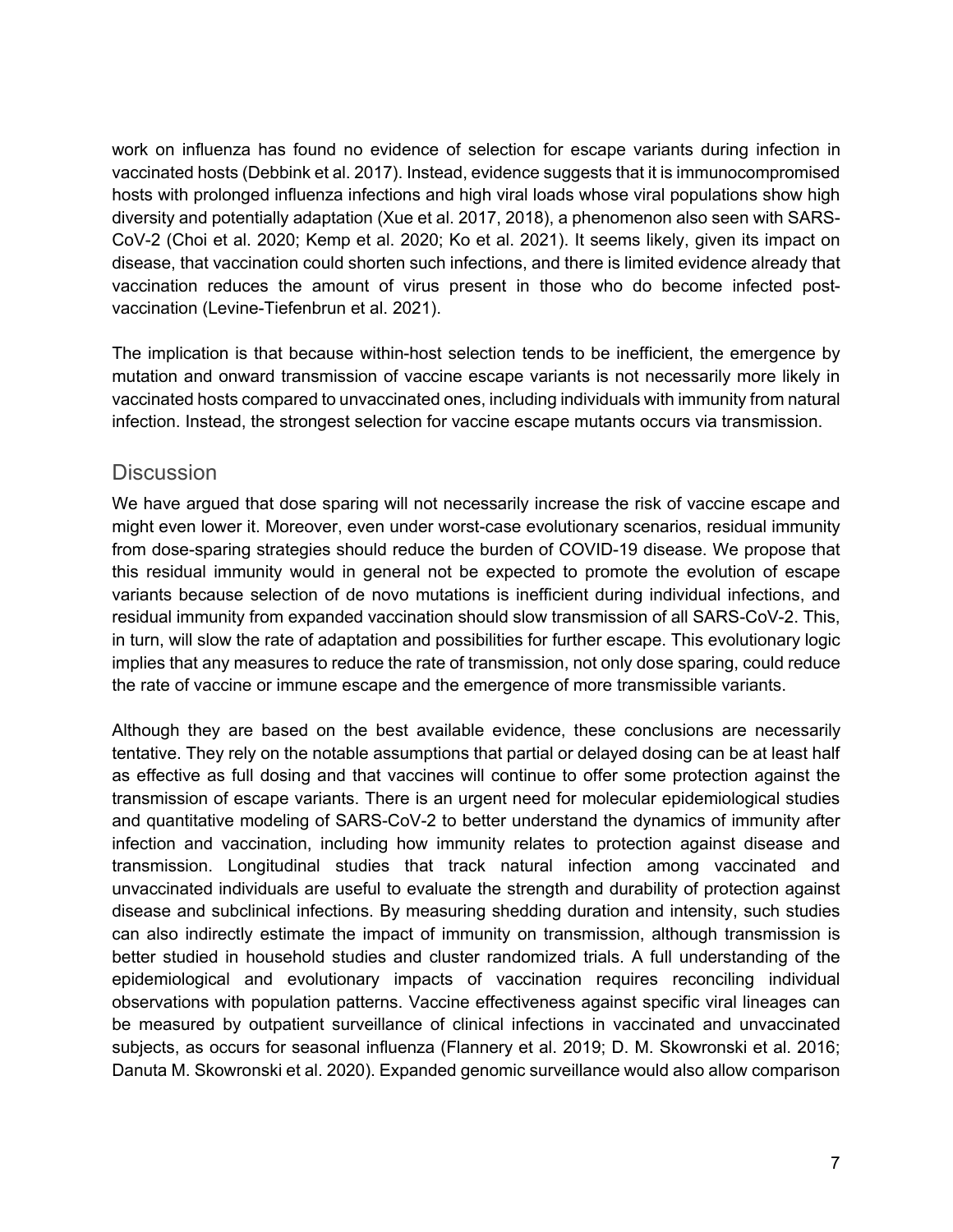of lineage dynamics and disease rates in areas with different vaccination coverage (Wen et al. 2018). Combined, these measures could drive quantitative assessments of vaccination strategies and evaluate the truth of our assumptions.

An important caveat to our argument is that we assume that mutations that confer vaccine escape are not exclusively linked to other fitness-enhancing mutations. In other words, we assume that phenotypic traits are independent. For instance, if a mutation conferring a doubling in transmission rate, independent of immune recognition, arose in a vaccine escape variant, and if it only arose in this genetic background, then vaccination would accelerate the speed with which this variant displaced resident strains. Hitchhiking mutations conferring resistance to antivirals in influenza have spread unexpectedly through selection for faster replication (Bloom, Gong, and Baltimore 2010) or a putative immune escape variant. These situations are challenging to predict. But although vaccine escape variants such as B.1.351 are associated with mutations that might increase transmissibility, such as N501Y, other lineages such as B.1.1.7 also show high rates of transmission without comparable advantages against vaccines. Thus, we suspect vaccination will not accelerate the evolution of more transmissible variants—they are spreading regardless—and there are theoretical reasons to expect that vaccination will prevent their continued emergence. We note that the first putative vaccine escape variant, B.1.351, and a possible immune escape variant P1 spread in the presence of little or no vaccine-induced immunity.

The pandemic forces difficult choices under scientific uncertainty. There is a risk that appeals to improve the scientific basis of decision-making will inadvertently equate the absence of precise information about a particular scenario with complete ignorance, and thereby dismiss decades of accumulated and relevant scientific knowledge. Concerns about vaccine-induced evolution are often associated with worry about departing from the precise dosing intervals used in clinical trials. Although other intervals were investigated in earlier immunogenicity studies, for mRNA vaccines, these intervals were partly chosen for speed and have not been completely optimized. They are not the only information on immune responses. Indeed, arguments that vaccine efficacy below 95% would be unacceptable under dose sparing of mRNA vaccines imply that campaigns with the other vaccines estimated to have a lower efficacy pose similar problems. Yet few would advocate these vaccines should be withheld in the thick of a pandemic, or rollouts slowed to increase the number of doses that can be given to a smaller group of people. We urge careful consideration of scientific evidence to minimize lives lost.

Finally, limiting both the disadvantages cited by opponents of dose sparing and the advantages highlighted here is the global nature of the SARS-CoV-2 pandemic and continuing movement of variants across continents. It may be short-sighted to imagine that the policy of any one country can have a large influence on the global evolution of the virus.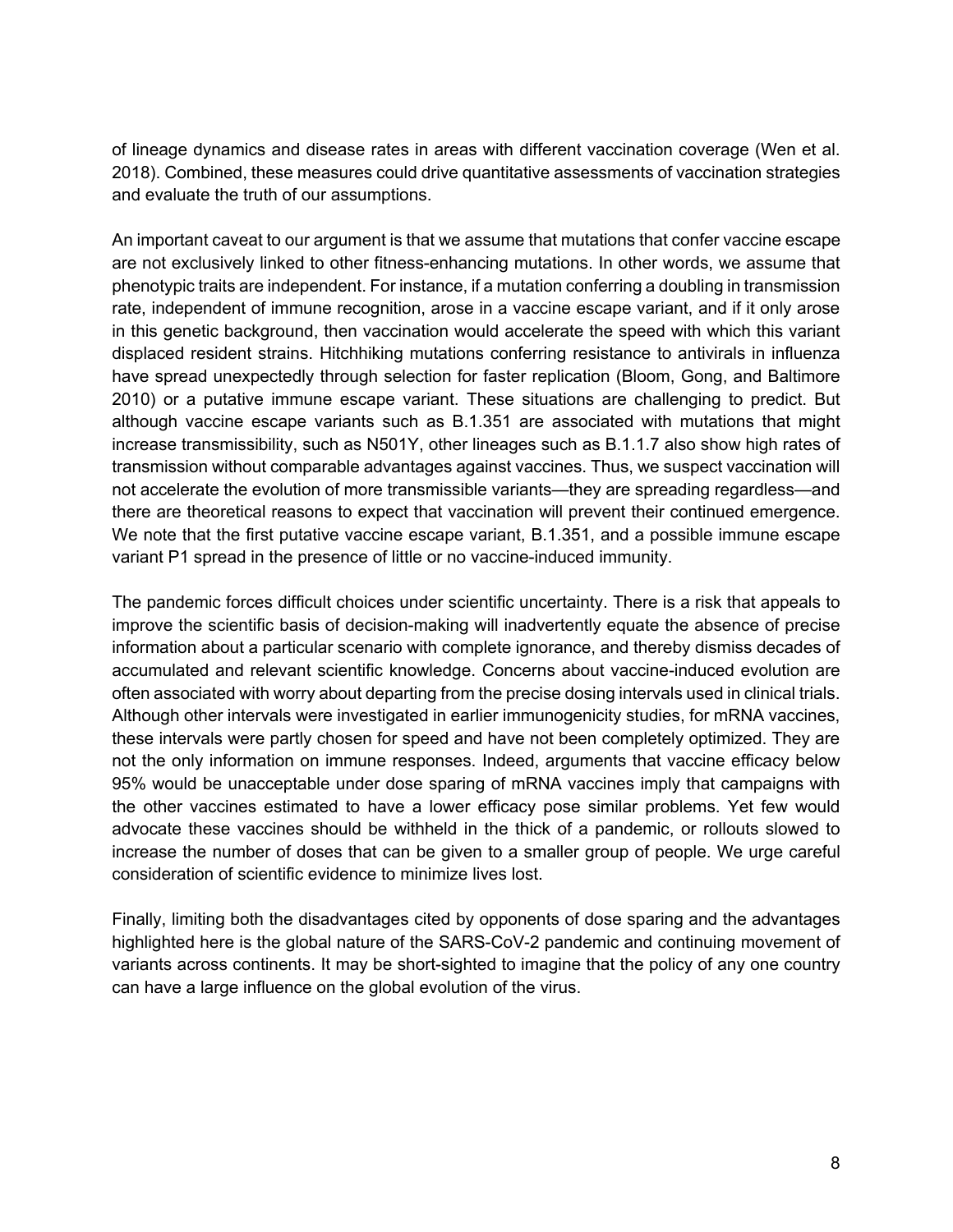# **Conclusion**

We propose that dose-sparing strategies, which could have large public health benefits, not be dismissed out of concern that they might promote immune escape in SARS-CoV-2. In fact, multiple lines of evidence suggest that expanded vaccination coverage could reduce the rate of immune escape, providing an additional benefit of dose sparing beyond its immediate impact on disease. These beneficial effects hinge on the assumption that vaccination provides some protection against variants of SARS-CoV-2, or in other words, that vaccine effectiveness against the variants is not zero under dose sparing. Another requirement is that other fitness-enhancing mutations not be exclusively linked to vaccine escape mutations. Both of these assumptions appear currently met. We encourage research to refine understanding of vaccine effectiveness, immune pressure, and the evolutionary dynamics of SARS-CoV-2, and to investigate this problem more thoroughly.

#### Author contributions

SC, DBL, YHG, and ML wrote the manuscript.

### Funding

SC was supported by the NIAID Collaborative Influenza Vaccine Innovation Centers (CIVIC) contract 75N93019C00051. DBL and ML were supported in part by the SeroNet program of the National Cancer Institute (1U01CA261277-01).The content is solely the responsibility of the authors and does not necessarily represent the official views of the National Institutes of Health. DBL was supported in part through the MIDAS Coordination Center (MIDASNI2020-2) by a grant from the National Institute of General Medical Science (3U24GM132013-02S2). ML was supported by a gift from the Morris-Singer Foundation.

# Competing interests

ML has received honoraria/consulting from Sanofi-Pasteur, Bristol Myers Squibb, and Merck; research funding (institutional) from Pfizer; and has provided unpaid scientific advice to Janssen, Astra-Zeneca, One Day Sooner, and Covaxx (United Biomedical). YHG has received consulting fees from GSK and Merck not related to the subject of this manuscript, and research funding (institutional) from Pfizer and Merck also unrelated to this work. DBL and SC declare no conflicts of interest.

### Acknowledgments

We thank Emily T. Martin, Jesse Bloom, Pleuni Pennings, Chris Illingworth, and Michael Mina for comments.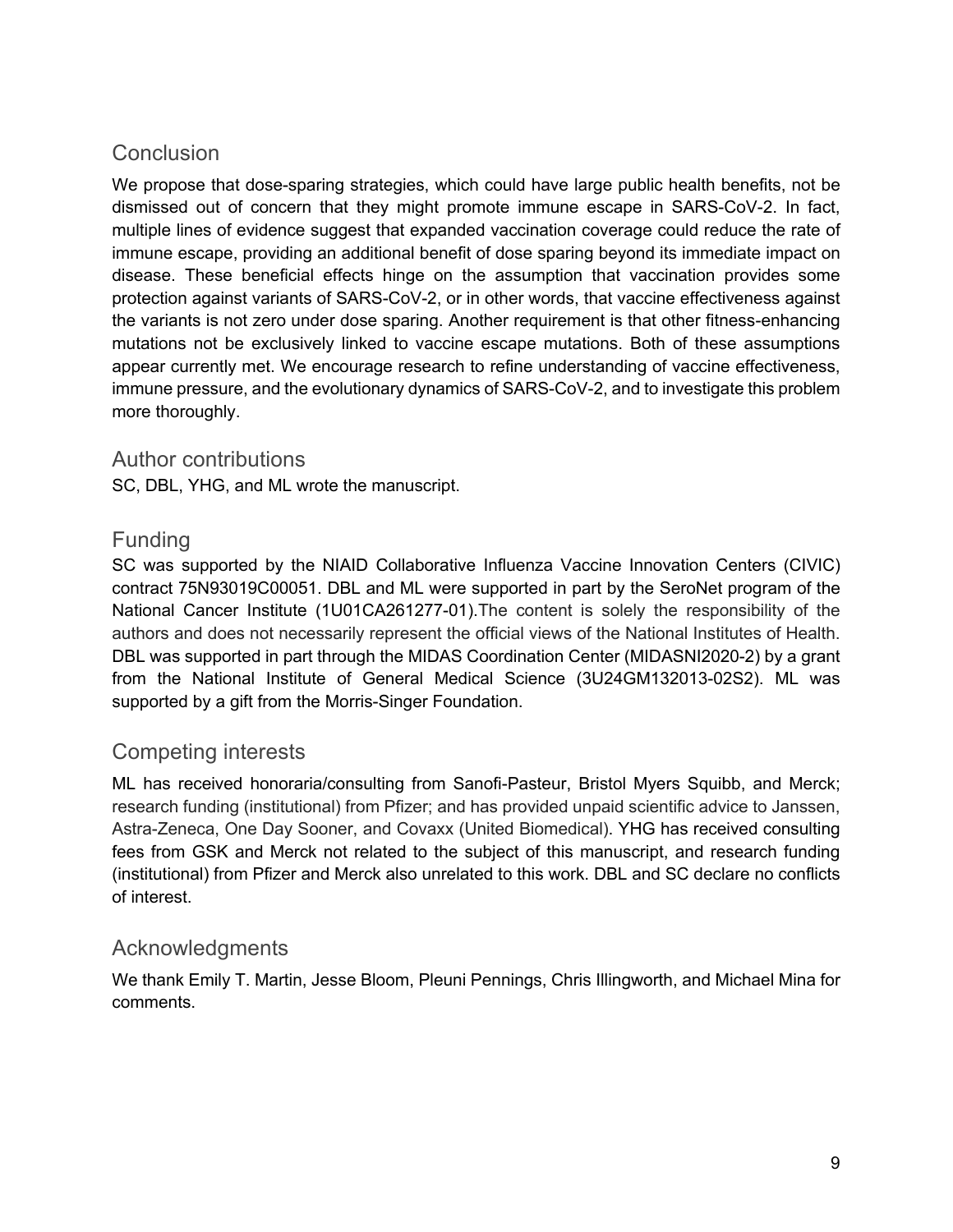#### References

- Addetia, Amin, Katharine H. D. Crawford, Adam Dingens, Haiying Zhu, Pavitra Roychoudhury, Meei-Li Huang, Keith R. Jerome, Jesse D. Bloom, and Alexander L. Greninger. 2020. "Neutralizing Antibodies Correlate with Protection from SARS-CoV-2 in Humans during a Fishery Vessel Outbreak with a High Attack Rate." *Journal of Clinical Microbiology* 58 (11). https://doi.org/10.1128/JCM.02107-20.
- Andreano, Emanuele, Giulia Piccini, Danilo Licastro, Lorenzo Casalino, Nicole V. Johnson, Ida Paciello, Simeone Dal Monego, et al. 2020. "SARS-CoV-2 Escape in Vitro from a Highly Neutralizing COVID-19 Convalescent Plasma." *bioRxiv : The Preprint Server for Biology*, December. https://doi.org/10.1101/2020.12.28.424451.
- Arriola, Carmen, Shikha Garg, Evan J. Anderson, Patrician A. Ryan, Andrea George, Shelley M. Zansky, Nancy Bennett, et al. 2017. "Influenza Vaccination Modifies Disease Severity Among Community-Dwelling Adults Hospitalized With Influenza." *Clinical Infectious Diseases: An Official Publication of the Infectious Diseases Society of America* 65 (8): 1289–97.
- Arriola, Carmen S., Evan J. Anderson, Joan Baumbach, Nancy Bennett, Susan Bohm, Mary Hill, Mary Lou Lindegren, et al. 2015. "Does Influenza Vaccination Modify Influenza Severity? Data on Older Adults Hospitalized With Influenza During the 2012-2013 Season in the United States." *The Journal of Infectious Diseases* 212 (8): 1200–1208.
- Baden, Lindsey R., Hana M. El Sahly, Brandon Essink, Karen Kotloff, Sharon Frey, Rick Novak, David Diemert, et al. 2020. "Efficacy and Safety of the mRNA-1273 SARS-CoV-2 Vaccine." *The New England Journal of Medicine*, December. https://doi.org/10.1056/NEJMoa2035389.
- Barnabas, Ruanne V., and Anna Wald. 2021. "A Public Health COVID-19 Vaccination Strategy to Maximize the Health Gains for Every Single Vaccine Dose." *Annals of Internal Medicine*, January. https://doi.org/10.7326/M20-8060.
- Bieniasz, Paul. 2021. "The Case against Delaying SARS-CoV-2 mRNA Vaccine Boosting Doses." *Clinical Infectious Diseases*. https://doi.org/10.1093/cid/ciab070.
- Bloom, Jesse D., Lizhi Ian Gong, and David Baltimore. 2010. "Permissive Secondary Mutations Enable the Evolution of Influenza Oseltamivir Resistance." *Science* 328 (5983): 1272–75.
- Chen, Peter, Ajay Nirula, Barry Heller, Robert L. Gottlieb, Joseph Boscia, Jason Morris, Gregory Huhn, et al. 2021. "SARS-CoV-2 Neutralizing Antibody LY-CoV555 in Outpatients with Covid-19." *The New England Journal of Medicine* 384 (3): 229–37.
- Choi, Bina, Manish C. Choudhary, James Regan, Jeffrey A. Sparks, Robert F. Padera, Xueting Qiu, Isaac H. Solomon, et al. 2020. "Persistence and Evolution of SARS-CoV-2 in an Immunocompromised Host." *The New England Journal of Medicine* 383 (23): 2291–93.
- COVAX. 2021. "COVAX Global Supply Forecast." World Health Organization. https://www.who.int/publications/m/item/covax-global-supply-forecast.
- Dagan, Noa, Noam Barda, Eldad Kepten, Oren Miron, Shay Perchik, Mark A. Katz, Miguel A. Hernán, Marc Lipsitch, Ben Reis, and Ran D. Balicer. 2021. "BNT162b2 mRNA Covid-19 Vaccine in a Nationwide Mass Vaccination Setting." *New England Journal of Medicine*. https://doi.org/10.1056/nejmoa2101765.
- Debbink, Kari, John T. McCrone, Joshua G. Petrie, Rachel Truscon, Emileigh Johnson, Emily K. Mantlo, Arnold S. Monto, and Adam S. Lauring. 2017. "Vaccination Has Minimal Impact on the Intrahost Diversity of H3N2 Influenza Viruses." *PLoS Pathogens* 13 (1): e1006194.
- Desai, Michael M., and Daniel S. Fisher. 2007. "Beneficial Mutation–Selection Balance and the Effect of Linkage on Positive Selection." *Genetics* 176 (3): 1759–98.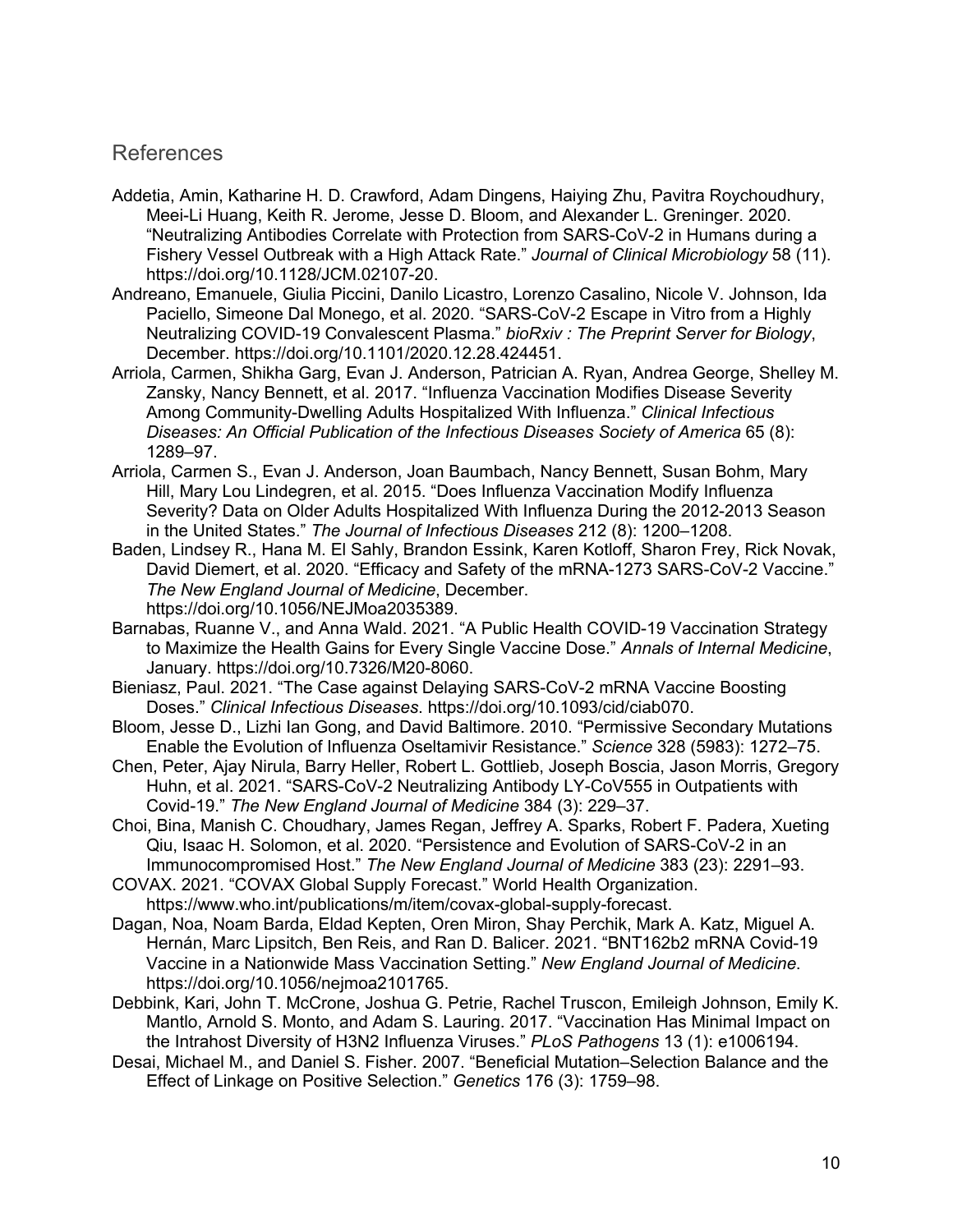- Desai, Michael M., Daniel S. Fisher, and Andrew W. Murray. 2007. "The Speed of Evolution and Maintenance of Variation in Asexual Populations." *Current Biology: CB* 17 (5): 385–94.
- Fisher, R. A. 1999. *The Genetical Theory of Natural Selection: A Complete Variorum Edition*. Oxford University Press.
- Flannery, Brendan, Rebecca J. Garten Kondor, Jessie R. Chung, Manjusha Gaglani, Michael Reis, Richard K. Zimmerman, Mary Patricia Nowalk, et al. 2019. "Spread of Antigenically Drifted Influenza A(H3N2) Viruses and Vaccine Effectiveness in the United States during the 2018-2019 Season." *The Journal of Infectious Diseases*, October. https://doi.org/10.1093/infdis/jiz543.
- Gong, Lizhi Ian, Marc A. Suchard, and Jesse D. Bloom. 2013. "Stability-Mediated Epistasis Constrains the Evolution of an Influenza Protein." *eLife* 2 (May): e00631.
- Greaney, Allison J., Tyler N. Starr, Pavlo Gilchuk, Seth J. Zost, Elad Binshtein, Andrea N. Loes, Sarah K. Hilton, et al. 2021. "Complete Mapping of Mutations to the SARS-CoV-2 Spike Receptor-Binding Domain That Escape Antibody Recognition." *Cell Host & Microbe* 29 (1): 44–57.e9.
- Grenfell, Bryan T., Oliver G. Pybus, Julia R. Gog, James L. N. Wood, Janet M. Daly, Jenny A. Mumford, and Edward C. Holmes. 2004. "Unifying the Epidemiological and Evolutionary Dynamics of Pathogens." *Science* 303 (5656): 327–32.
- He, Xi, Eric H. Y. Lau, Peng Wu, Xilong Deng, Jian Wang, Xinxin Hao, Yiu Chung Lau, et al. 2020. "Temporal Dynamics in Viral Shedding and Transmissibility of COVID-19." *Nature Medicine* 26 (5): 672–75.
- Kemp, S. A., D. A. Collier, R. Datir, Iatm Ferreira, S. Gayed, A. Jahun, M. Hosmillo, et al. 2020. "Neutralising Antibodies in Spike Mediated SARS-CoV-2 Adaptation." *medRxiv : The Preprint Server for Health Sciences*, December. https://doi.org/10.1101/2020.12.05.20241927.
- Kennedy, David A., and Andrew F. Read. 2017. "Why Does Drug Resistance Readily Evolve but Vaccine Resistance Does Not?" *Proceedings. Biological Sciences / The Royal Society* 284 (1851). https://doi.org/10.1098/rspb.2016.2562.
- Kimura, Motoo. 1957. "Some Problems of Stochastic Processes in Genetics." *Annals of Mathematical Statistics* 28 (4): 882–901.
- Ko, Sung Hee, Elham Bayat Mokhtari, Prakriti Mudvari, Sydney Stein, Christopher D. Stringham, Danielle Wagner, Sabrina Ramelli, et al. 2021. "High-Throughput, Single-Copy Sequencing Reveals SARS-CoV-2 Spike Variants Coincident with Mounting Humoral Immunity during Acute COVID-19." *bioRxiv*. https://doi.org/10.1101/2021.02.21.432184.
- Levine-Tiefenbrun, Matan, Idan Yelin, Rachel Katz, Esma Herzel, Ziv Golan, Licita Schreiber, Tamar Wolf, et al. 2021. "Decreased SARS-CoV-2 Viral Load Following Vaccination." *medRxiv*. https://www.medrxiv.org/content/10.1101/2021.02.06.21251283v1.abstract.
- Li, Fang, Yuan-Yuan Li, Ming-Jin Liu, Li-Qun Fang, Natalie E. Dean, Gary W. K. Wong, Xiao-Bing Yang, et al. 2021. "Household Transmission of SARS-CoV-2 and Risk Factors for Susceptibility and Infectivity in Wuhan: A Retrospective Observational Study." *The Lancet Infectious Diseases*, January. https://doi.org/10.1016/S1473-3099(20)30981-6.
- Liu, Zhuoming, Laura A. VanBlargan, Louis-Marie Bloyet, Paul W. Rothlauf, Rita E. Chen, Spencer Stumpf, Haiyan Zhao, et al. 2020. "Landscape Analysis of Escape Variants Identifies SARS-CoV-2 Spike Mutations That Attenuate Monoclonal and Serum Antibody Neutralization." *bioRxiv : The Preprint Server for Biology*, November. https://doi.org/10.1101/2020.11.06.372037.
- Madhi, Shabir A., Vicky Baillie, Clare L. Cutland, Merryn Voysey, Anthonet L. Koen, Lee Fairlie, Sherman D. Padayachee, et al. 2021. "Safety and Efficacy of the ChAdOx1 nCoV-19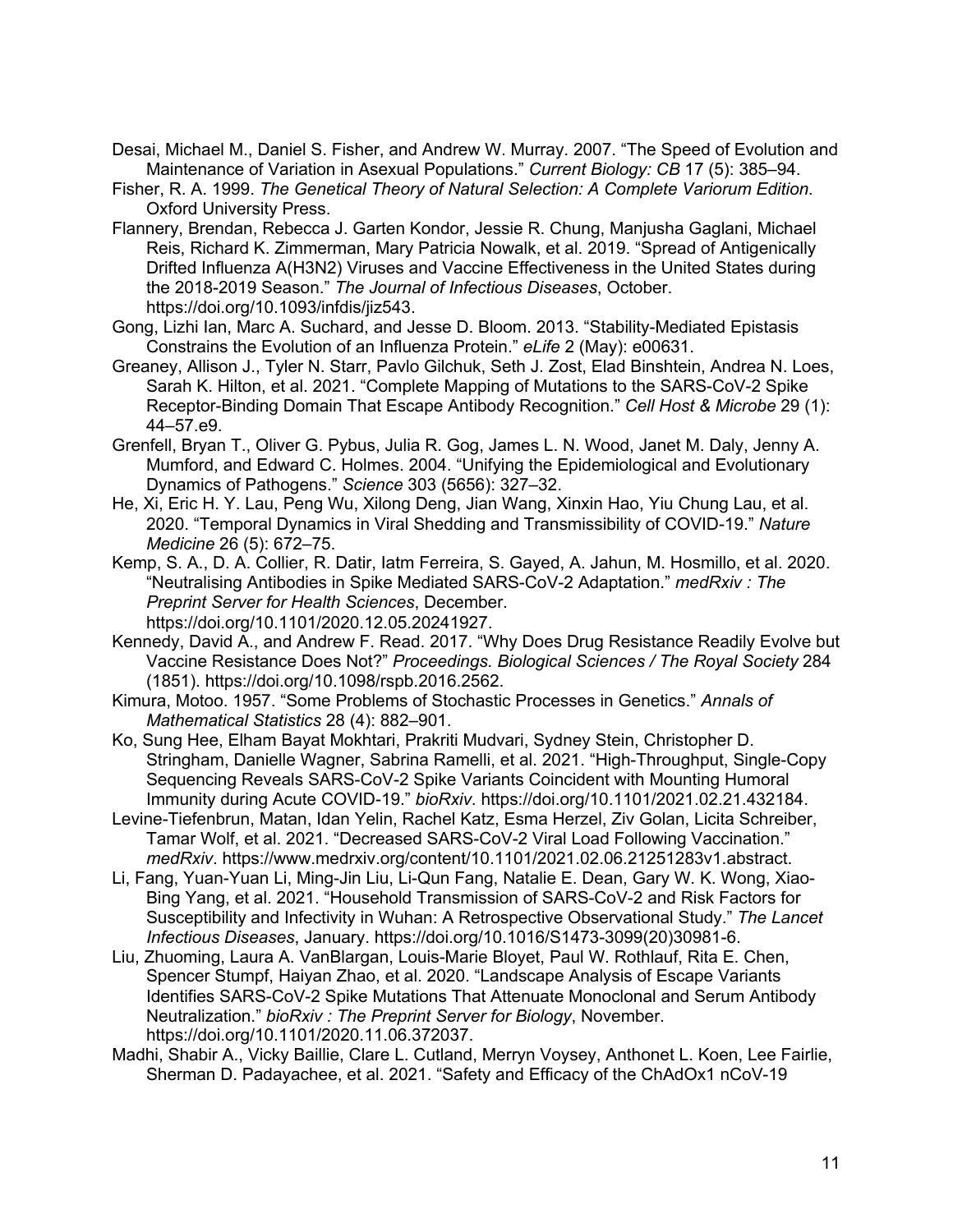(AZD1222) Covid-19 Vaccine against the B.1.351 Variant in South Africa." *medRxiv*. https://doi.org/10.1101/2021.02.10.21251247.

Martin, Michael A., and Katia Koelle. 2021. "Reanalysis of Deep-Sequencing Data from Austria Points towards a Small SARS-COV-2 Transmission Bottleneck on the Order of One to Three Virions." *bioRxiv*. https://doi.org/10.1101/2021.02.22.432096.

McCrone, John T., Robert J. Woods, Emily T. Martin, Ryan E. Malosh, Arnold S. Monto, and Adam S. Lauring. 2018. "Stochastic Processes Constrain the within and between Host Evolution of Influenza Virus." *eLife* 7 (May). https://doi.org/10.7554/eLife.35962.

ModernaTX, Inc. 2020. "FDA Briefing Document Moderna COVID-19 Vaccine, Vaccines and Related Biological Products Advisory Committee." https://www.fda.gov/media/144434/download.

Morris, Dylan H., Velislava N. Petrova, Fernando W. Rossine, Edyth Parker, Bryan T. Grenfell, Richard A. Neher, Simon A. Levin, and Colin A. Russell. 2020. "Asynchrony between Virus Diversity and Antibody Selection Limits Influenza Virus Evolution." *eLife* 9 (November). https://doi.org/10.7554/eLife.62105.

New and Emerging Respiratory Virus Threats Advisory Group (NERVTAG). 2021. "SARS-CoV-2 Immunity-Escape Variants, 7 January 2021." https://www.gov.uk/government/publications/sars-cov-2-immunity-escape-variants-7 january-2021.

- Otto, Sarah P., and Michael C. Whitlock. 1997. "The Probability of Fixation in Populations of Changing Size." *Genetics* 146 (2): 723–33.
- Paltiel, A. David, Amy Zheng, and Jason L. Schwartz. 2021. "Speed Versus Efficacy: Quantifying Potential Tradeoffs in COVID-19 Vaccine Deployment." *Annals of Internal Medicine*, January. https://doi.org/10.7326/M20-7866.
- Pardi, Norbert, Michael J. Hogan, Martin S. Naradikian, Kaela Parkhouse, Derek W. Cain, Letitia Jones, M. Anthony Moody, et al. 2018. "Nucleoside-Modified mRNA Vaccines Induce Potent T Follicular Helper and Germinal Center B Cell Responses." *The Journal of Experimental Medicine* 215 (6): 1571–88.
- Patwa, Z., and L. M. Wahl. 2008. "The Fixation Probability of Beneficial Mutations." *Journal of the Royal Society, Interface / the Royal Society* 5 (28): 1279–89.

Polack, Fernando P., Stephen J. Thomas, Nicholas Kitchin, Judith Absalon, Alejandra Gurtman, Stephen Lockhart, John L. Perez, et al. 2020. "Safety and Efficacy of the BNT162b2 mRNA Covid-19 Vaccine." *The New England Journal of Medicine* 383 (27): 2603–15.

Riley, Steven, Joseph T. Wu, and Gabriel M. Leung. 2007. "Optimizing the Dose of Pre-Pandemic Influenza Vaccines to Reduce the Infection Attack Rate." *PLoS Medicine* 4 (6): e218.

Saad-Roy, Chadi M., Sinead E. Morris, C. Jessica E. Metcalf, Michael J. Mina, Rachel E. Baker, Jeremy Farrar, Edward C. Holmes, et al. 2021. "Epidemiological and Evolutionary Considerations of SARS-CoV-2 Vaccine Dosing Regimes." *medRxiv : The Preprint Server for Health Sciences*, February. https://doi.org/10.1101/2021.02.01.21250944.

Skowronski, Danuta M., and Gaston De Serres. 2021. "(Correspondence) Safety and Efficacy of the BNT162b2 mRNA Covid-19 Vaccine." *The New England Journal of Medicine*, February. https://doi.org/10.1056/NEJMc2036242.

Skowronski, Danuta M., Siobhan Leir, Suzana Sabaiduc, Catharine Chambers, Macy Zou, Caren Rose, Romy Olsha, et al. 2020. "Influenza Vaccine Effectiveness by A(H3N2) Phylogenetic Sub-Cluster and Prior Vaccination History: 2016-17 and 2017-18 Epidemics in Canada." *The Journal of Infectious Diseases*, March. https://doi.org/10.1093/infdis/jiaa138.

Skowronski, D. M., C. Chambers, S. Sabaiduc, G. De Serres, A. L. Winter, J. A. Dickinson, M.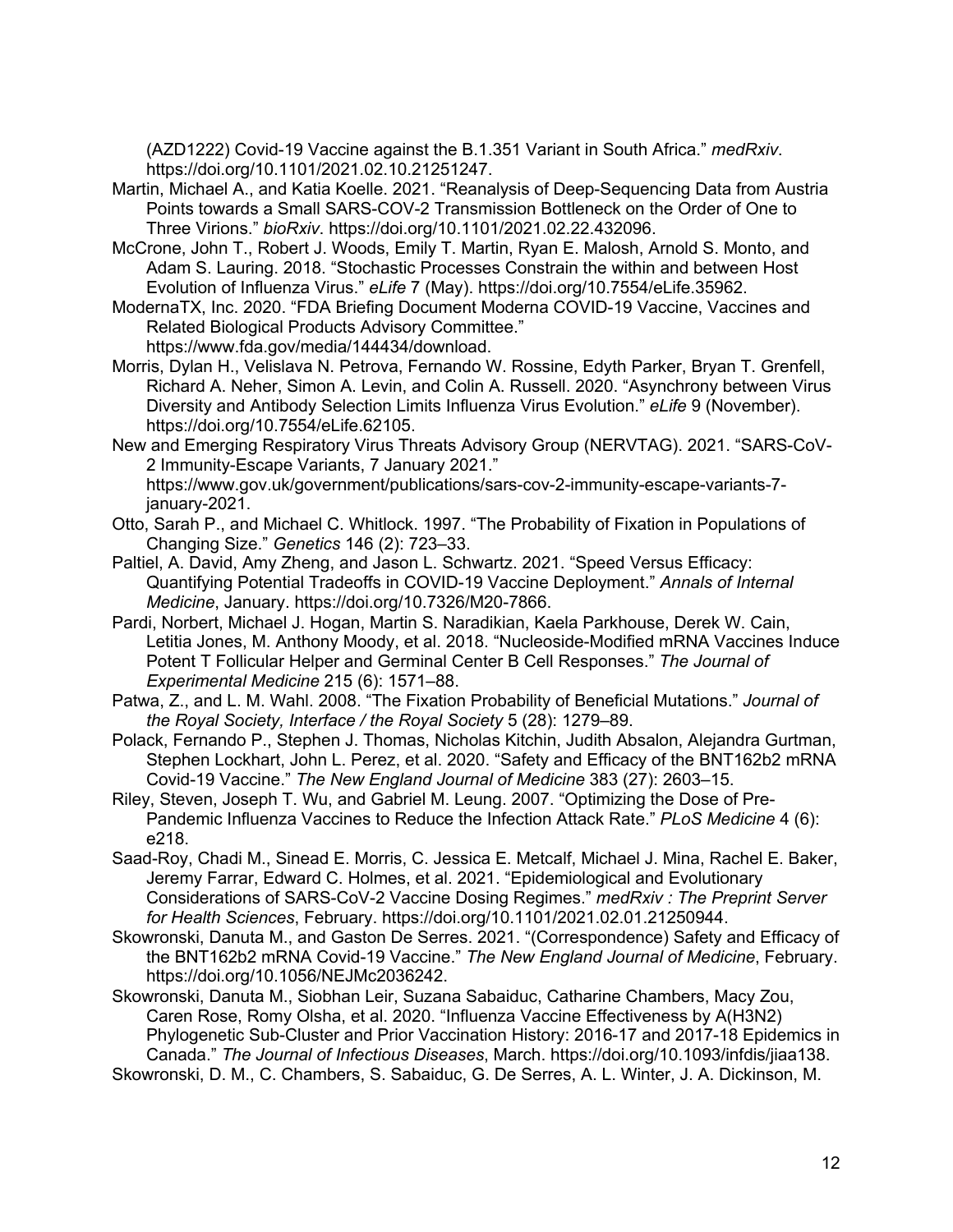Krajden, et al. 2016. "A Perfect Storm: Impact of Genomic Variation and Serial Vaccination on Low Influenza Vaccine Effectiveness During the 2014-2015 Season." *Clinical Infectious Diseases: An Official Publication of the Infectious Diseases Society of America* 63 (1). https://doi.org/10.1093/cid/ciw176.

- Starr, T. N., and J. W. Thornton. 2016. "Epistasis in Protein Evolution." *Protein Science: A Publication of the Protein Society* 25 (7). https://doi.org/10.1002/pro.2897.
- Steffen, T. L., E. T. Stone, M. Hassert, and E. Geerling. 2020. "The Receptor Binding Domain of SARS-CoV-2 Spike Is the Key Target of Neutralizing Antibody in Human Polyclonal Sera." *bioRxiv*. https://www.biorxiv.org/content/10.1101/2020.08.21.261727v1.abstract.
- Tenforde, Mark W., H. Keipp Talbot, Christopher H. Trabue, Manjusha Gaglani, Tresa M. McNeal, Arnold S. Monto, Emily T. Martin, et al. 2020. "Influenza Vaccine Effectiveness against Hospitalization in the United States, 2019-2020." *The Journal of Infectious Diseases*, December. https://doi.org/10.1093/infdis/jiaa800.
- Thompson, Mark G., Nevil Pierse, Q. Sue Huang, Namrata Prasad, Jazmin Duque, E. Claire Newbern, Michael G. Baker, Nikki Turner, Colin McArthur, and SHIVERS investigation team. 2018. "Influenza Vaccine Effectiveness in Preventing Influenza-Associated Intensive Care Admissions and Attenuating Severe Disease among Adults in New Zealand 2012- 2015." *Vaccine* 36 (39): 5916–25.
- Tuite, Ashleigh R., Lin Zhu, David N. Fisman, and Joshua A. Salomon. 2021. "Alternative Dose Allocation Strategies to Increase Benefits From Constrained COVID-19 Vaccine Supply." *Annals of Internal Medicine*, January. https://doi.org/10.7326/M20-8137.
- Valesano, Andrew L., Kalee E. Rumfelt, Derek E. Dimcheff, Christopher N. Blair, William J. Fitzsimmons, Joshua G. Petrie, Emily T. Martin, and Adam S. Lauring. 2021. "Temporal Dynamics of SARS-CoV-2 Mutation Accumulation within and across Infected Hosts." *bioRxiv*. https://www.ncbi.nlm.nih.gov/pmc/articles/PMC7836113/.
- Voysey, Merryn, Sue Ann Costa Clemens, Shabir A. Madhi, Lily Y. Weckx, Pedro M. Folegatti, Parvinder K. Aley, Brian Angus, et al. 2021. "Single-Dose Administration and the Influence of the Timing of the Booster Dose on Immunogenicity and Efficacy of ChAdOx1 nCoV-19 (AZD1222) Vaccine: A Pooled Analysis of Four Randomised Trials." *The Lancet*. https://www.sciencedirect.com/science/article/pii/S0140673621004323.
	- ———. 2021. "Safety and Efficacy of the ChAdOx1 nCoV-19 Vaccine (AZD1222) against SARS-CoV-2: An Interim Analysis of Four Randomised Controlled Trials in Brazil, South Africa, and the UK." *The Lancet* 397 (10269): 99–111.
- Wang, Zijun, Fabian Schmidt, Yiska Weisblum, Frauke Muecksch, Christopher O. Barnes, Shlomo Finkin, Dennis Schaefer-Babajew, et al. 2021. "mRNA Vaccine-Elicited Antibodies to SARS-CoV-2 and Circulating Variants." *Nature*, February. https://doi.org/10.1038/s41586-021-03324-6.
- Weinreich, David M., Sumathi Sivapalasingam, Thomas Norton, Shazia Ali, Haitao Gao, Rafia Bhore, Bret J. Musser, et al. 2021. "REGN-COV2, a Neutralizing Antibody Cocktail, in Outpatients with Covid-19." *The New England Journal of Medicine* 384 (3): 238–51.
- Weisblum, Yiska, Fabian Schmidt, Fengwen Zhang, Justin DaSilva, Daniel Poston, Julio C. C. Lorenzi, Frauke Muecksch, et al. 2020. "Escape from Neutralizing Antibodies by SARS-CoV-2 Spike Protein Variants," October. https://doi.org/10.7554/eLife.61312.
- Wen, Frank T., Sidney M. Bell, Trevor Bedford, and Sarah Cobey. 2018. "Estimating Vaccine-Driven Selection in Seasonal Influenza." *Viruses* 10 (9). https://doi.org/10.3390/v10090509.
- Wen, Frank T., Anup Malani, and Sarah Cobey. 2020. "The Beneficial Effects of Vaccination on the Evolution of Seasonal Influenza." *bioRxiv*. https://doi.org/10.1101/162545.
- Wu, Joseph T., Corey M. Peak, Gabriel M. Leung, and Marc Lipsitch. 2016. "Fractional Dosing